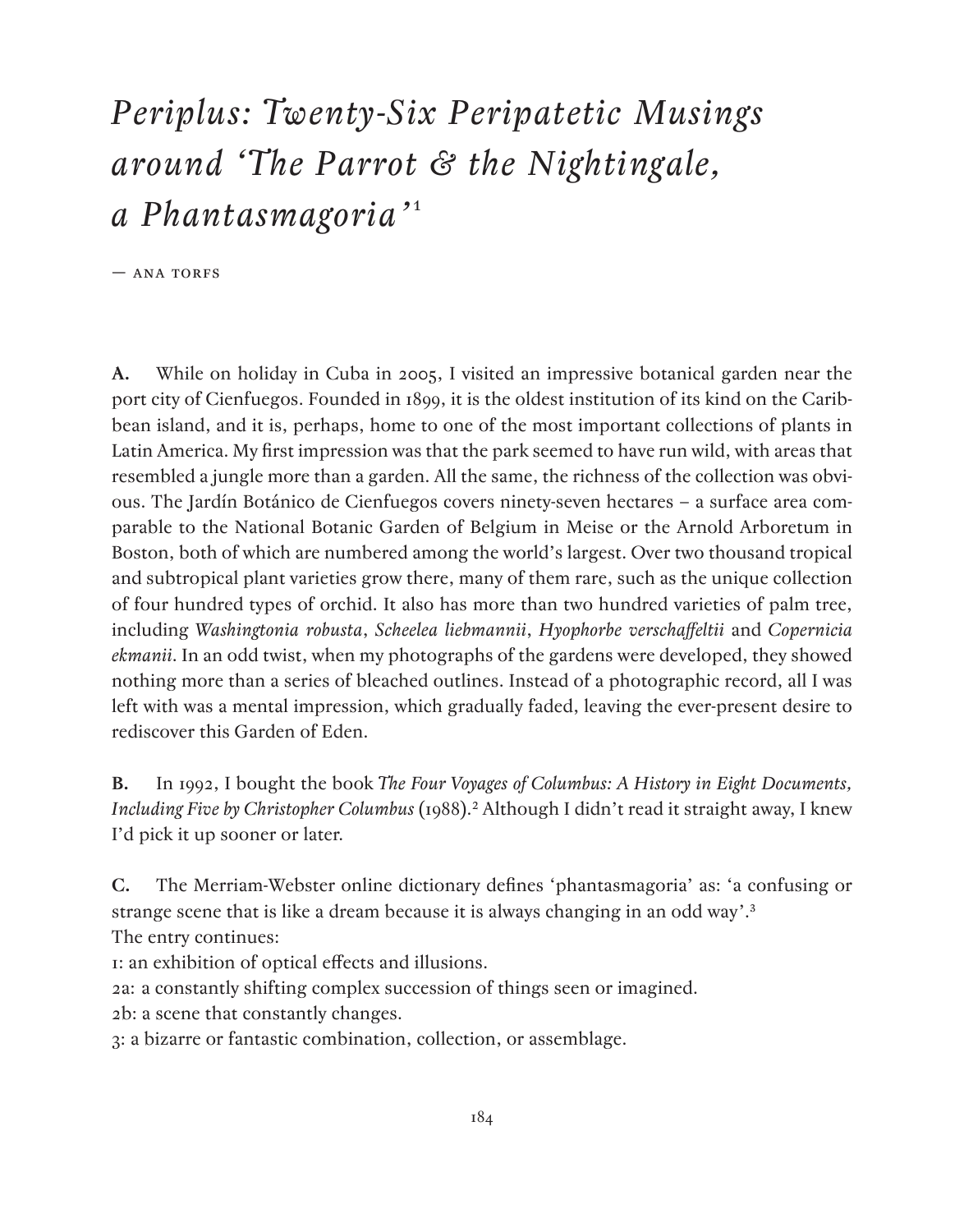**D.** I became fascinated a few years ago with *The* Diario *of Christopher Columbus's First Voyage to America, 1492–1493*,<sup>4</sup> which describes the newly discovered 'India' as a cornucopia, a paradise of wondrous flowers, with a thousand variety of trees and remarkable fruits, not to mention astonishing fish and birds of the most dazzling colours. The account of the 'Admiral', as Columbus is referred to throughout, reminded me of medieval fantastic tales. It was impossible for Europeans in the fifteenth century to visualize a new world, so they fell back on images of the East from Herodotus's *Histories* (fifth century BCE), but also on Marco Polo's thirteenth-century travel journal and *The Travels of Sir John Mandeville*, which was immensely popular from the mid-fourteenth century onwards. Mandeville's accounts – which turned out to be largely fictional – not only inspired Columbus, but also Jonathan Swift (1667–1745) when he was writing *Gulliver's Travels* (1726): 'Men and women of that isle have heads like dogs, and they are called Cynocephales. [...] If they capture any man in battle, they eat him'.5 Columbus, likewise, writes of cannibals with a single eye in their forehead and canine faces. He reports seeing mermaids who, far from being as beautiful as he had expected, were ugly, with male faces. And he claims, like Mandeville, to have seen an island inhabited solely by women.

**E.** The celebrated French author Jean de La Fontaine (1621–1695) never wrote a fable called *The Parrot and the Nightingale*. But his work does include *The Kite and the Nightingale* and *The Two Parrots, the King and His Son*.

**F.** The nine-year old Bartolomé de las Casas (1484–1566) was present on Palm Sunday, 31 March 1493, to witness Columbus's triumphal parade through the streets of Seville. The Admiral was accompanied by six Taíno Indians – the first natives of the Americas ever to set foot on the Old Continent – complete with beautiful, red and green feathered parrots, also brought back from the 'New' World. Las Casas's father and three uncles signed on for Columbus's second voyage later that same year, still under the influence perhaps of the spectacular parade. In 1513, Bartolomé de las Casas himself took part in the bloody conquest of Cuba; writing about it years later, in his *Brief Account of the Devastation of the Indies*, he notes that the 'Spaniards immediately behaved like ravening wild beasts, wolves, tigers, or lions that had been starved for many days […] destroying the native peoples, doing all this with the strangest and most varied new methods of cruelty, never seen or heard of before'.<sup>6</sup> Although Las Casas later presented himself as an ardent protector of the Indians, he saw nothing wrong with the mass importation of African slaves, who were put to work in the silver and goldmines of the Americas, but also on the industrial production of coffee, sugar and tobacco – the first mass consumer goods.

**G.** The only creature (apart from the humans) that Columbus recorded after his first day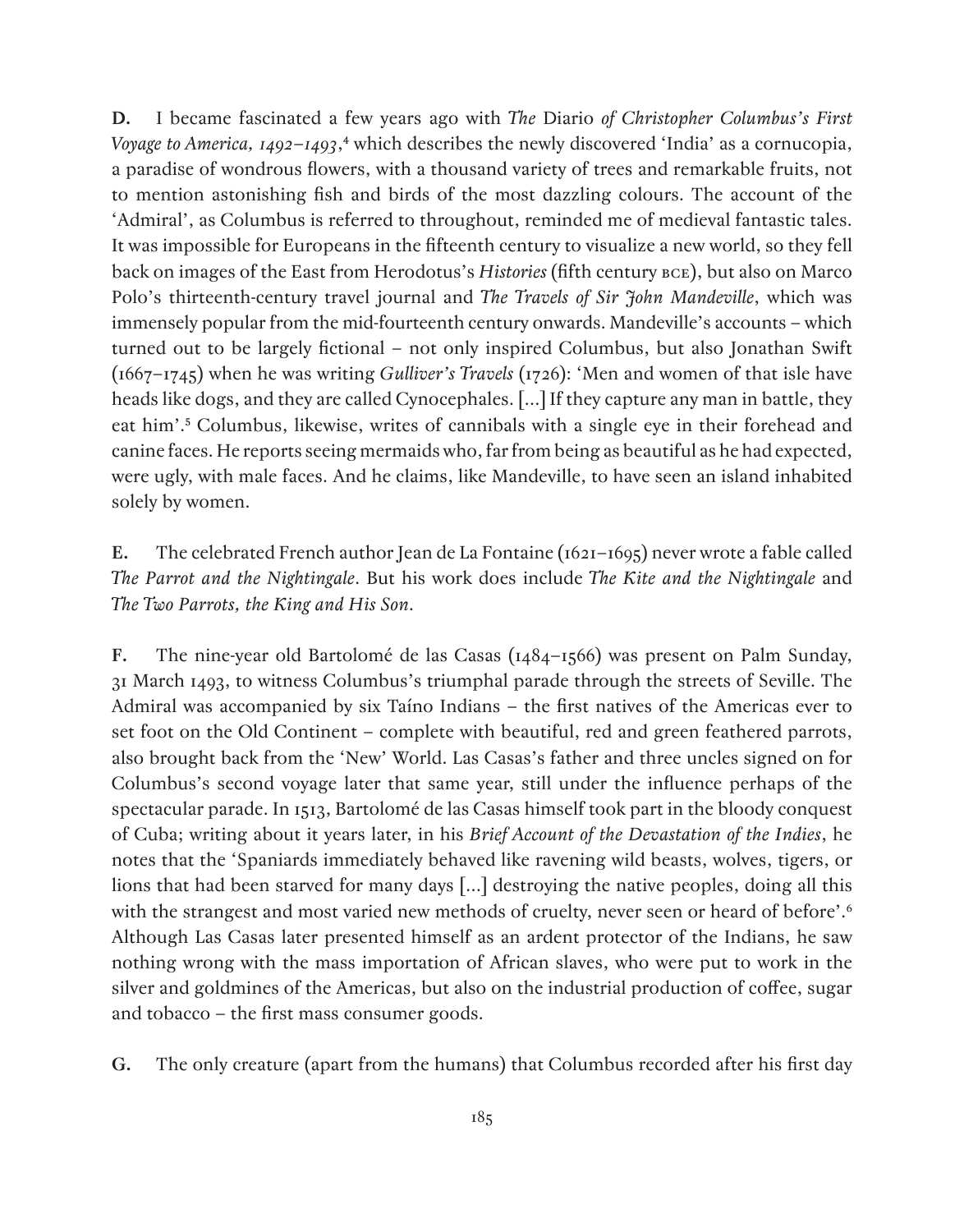in 'India', Thursday 11 October 1492, was a parrot, a bird famed for its mimicry and repetitive speech. He noted in his journal that same day that the Indians 'should be good and intelligent servants, for I see that they say very quickly everything that is said to them […] at the time of my departure I will take six of them from here to your Highnesses in order that they may learn to speak'.7

**H.** Isn't it fascinating that in his famous *Course in General Linguistics* (1916), the Swiss linguist Ferdinand de Saussure (1857–1913) developed his theory – the cornerstone of semiotics – using an emblem with the Latin word for 'tree', *arbor*, and the drawing of a tree?

**I.** The Spaniards used signs and gestures to communicate with the 'Indians', but it is far from certain that they understood each other. Columbus interpreted everything in whatever way suited him best. The Admiral had a meeting with an Indian king, to whom he offered a series of gifts, as he always did on such occasions. They included a coverlet, red shoes, a string of amber beads and a flask of orange flower water. The King indicated that he was delighted with the presents, but that he was troubled by the fact that neither he nor his counsellors could understand Columbus or vice versa. The Admiral nevertheless deduced from his 'conversation' with the King that the entire island was henceforth under Spanish command.8

**J.** In *Six Walks in the Fictional Woods*, Umberto Eco writes: 'To use a metaphor devised by Jorge Luis Borges […] a wood is a garden of forking paths. Even when there are no welltrodden paths in a wood, everyone can trace his or her own path, deciding to go to the left or to the right of a certain tree and making a choice at every tree encountered'. The forest is a metaphor for the narrative text: 'There are woods like Dublin, where instead of Little Red Riding Hood one can meet Molly Bloom, and woods like Casablanca, in which one can meet Ilsa Lund or Rick Blaine'.9

**K.** Tzvetan Todorov states in *The Conquest of America: the Question of the Other*: 'The discovery of America is essential for us today not only because it is an extreme, and exemplary, encounter', but also because 'we are all direct descendants of Columbus, it is with him that our genealogy begins'. I also marked the following passage in the first chapter of this fascinating book: 'One might say that Columbus has undertaken it all in order to be able to tell unheard-of stories, like Ulysses; but is not a travel story itself the point of departure of a new voyage? Did not Columbus himself set sail because he had read Marco Polo's narrative?'10

**L.** The botanical garden near Cienfuegos in Cuba has a turbulent history. On the path leading to the collection there is a 'royal palm', or *Roystonea regia*, as Cuba's national tree is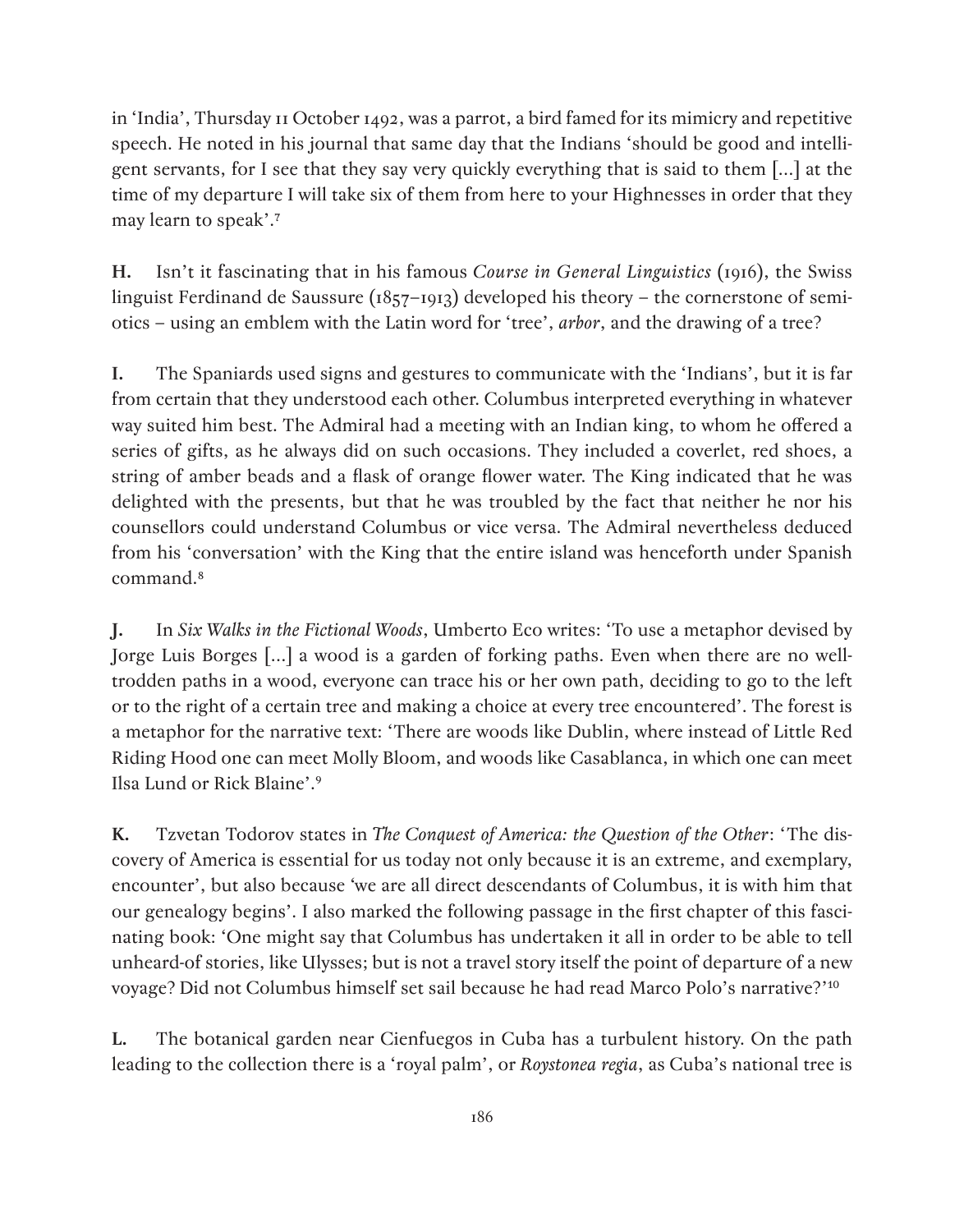officially called (the variety owes its scientific name to an American military engineer in 1900). Carved in its bark are the words *Harvard Biological Laboratory*. The botanical garden originally bore the evocative name *Soledad* (Solitude), after the sugar plantation that was already in operation here by 1850. A rich industrialist from Boston, Edwin Atkins (1850–1926), acquired the Soledad plantation in 1883, along with over two hundred slaves of African origin. By 1894, Soledad was one of the largest modern sugar plantations in the world. Harvard University began to collaborate with Atkins in 1899, which led to the creation at Soledad of the Harvard Botanic Station for Tropical Research and Sugar Cane Investigation. At the same time, the Harvard professors assembled a magnificent collection of plants at Soledad. The project was funded by Atkins and, after its benefactor's death, was named the Atkins Institution of the Arnold Arboretum. The then director wrote to a colleague in 1930: 'The Garden is a Garden of Dreams, is a Paradise. Even the oriental trees and palms remind the visitor of the biblical legend'.11 Harvard lost all control over the botanical garden in Cienfuegos after the Cuban Revolution.

**M.** The first thing that strikes you when reading Columbus's journal is the constant repetition of phrases and words like 'tree', 'cross', 'believe', 'nightingale', 'trade', 'parrot', 'danger', 'wonder', 'naked' and 'weapon'. The word that occurs most often – after 'gold' – is 'sign': signs that have to be deciphered and translated. Columbus as interpreter. At sea, every piece of driftwood, bird or fish is a sign that land is near, and when they do eventually land in 'India', they see signs everywhere of the presence of gold and silver. In reality, they probably landed at an island in the Bahamas, called *Guanahani* in the language of the natives, but which Columbus immediately dubbed San Salvador. 'And they are very meek, and they brought us […] cotton, and parrots, and javelins, and other little things. And they gave everything for anything that was given to them. I was attentive and laboured to find out if there was any gold. I saw that some of them wore a little piece that hung in a hole that they have in their noses. And by signs I was able to understand that, going to the south, there was a king who had very much gold and I decided to depart for the southwest, in search of gold and precious stones'.12

**N.** Sign languages were perhaps the first real languages: *The Gestural Origin of Language*. 13

**O.** In 1492, Columbus's 'discovery' was merely an event from a European point of view. In 1493, by contrast, it became a collection of words, a verbal construction, an artefact, through the Admiral's various letters to his patrons, the King and Queen of Spain, and through his journal. It is a coloured collection of words. While Columbus and his crew were crossing the Atlantic, he noted that the only thing missing was the song of the nightingale, the traditional metaphor for the poet. He later made countless references to nightingales, even though that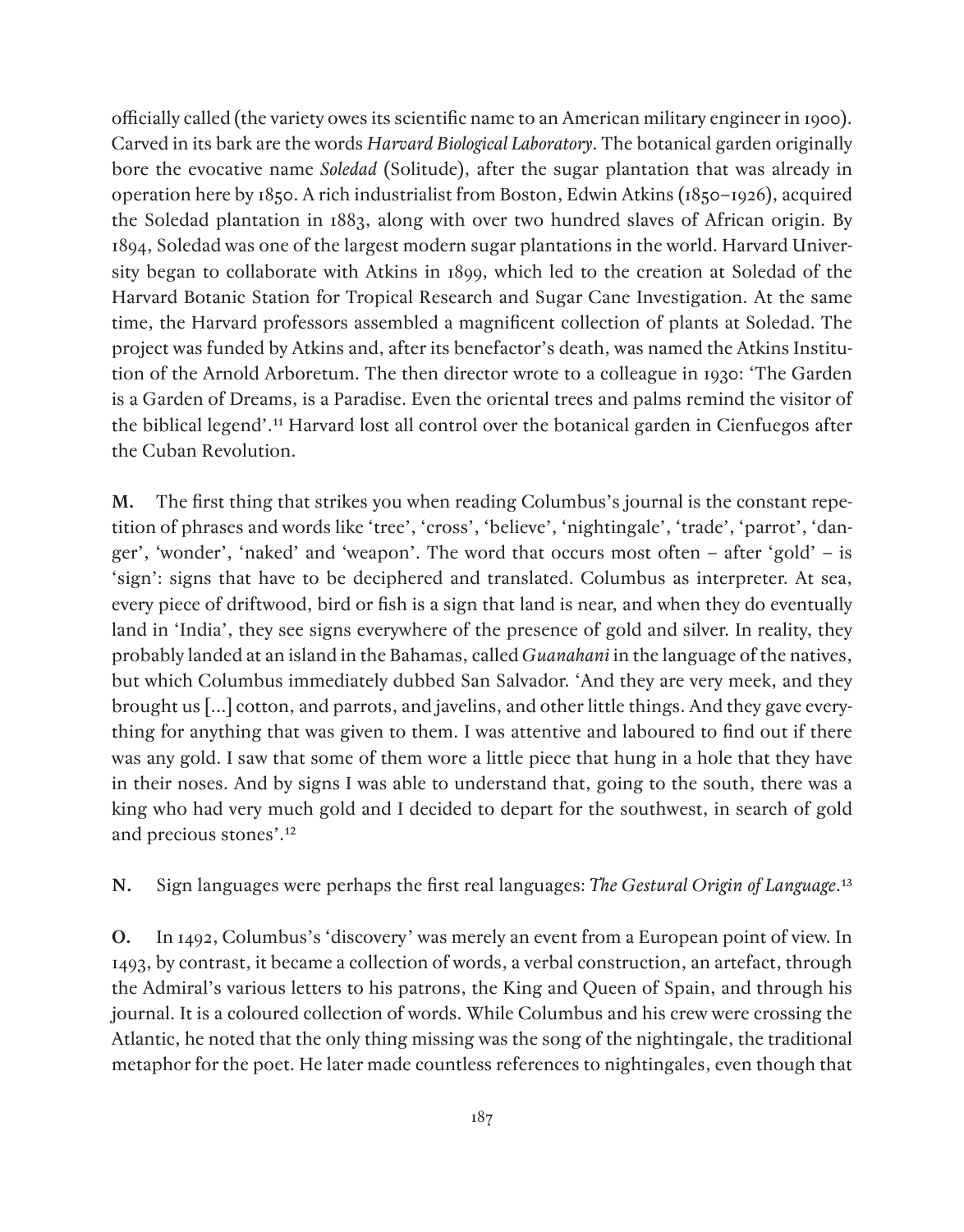species is not to be found in the Caribbean, the archipelago in which he ended up during his first expedition. Columbus compares the climate to that of Andalusia in May; they catch salmon and sardines, just like in Spain; and the native leaders are described as 'kings', as in Europe. The Admiral looks, but he doesn't see. He listens, but he doesn't hear the other.

**P.** The film or camera sensor used in infrared photography is sensitive to a part of the spectrum that is invisible to the eye. In a sense, infrared images make the 'invisible' visible. They have a very unusual and artificial appearance, and a strange kind of beauty: the sky becomes darker and vegetation white. This is known as the 'Wood effect', not because it is particularly in evidence when photographing woods and vegetation, but because the process was invented by the American physicist Robert W. Wood (1868–1955).

**Q.** When he returned to Europe, the Admiral presented the manuscript of his journal to Ferdinand and Isabella, the Spanish royal couple. A copy of it was made before Columbus embarked on his second overseas expedition to 'India'. Both the original and the copy are lost. The only surviving manuscript is a summary of Columbus's copy made and annotated by Bartolomé de las Casas around 1530. This manuscript also disappeared, but it turned up again around 1790 in the library of the Spanish Duke of Infantado. As far as we know, this is the only 'original' still extant, making it the most important source of information about Columbus's first voyage. Las Casas's manuscript is written in Spanish, in a kind of shorthand, and the challenge facing every translator is to interpret the text consistently. Las Casas also mixes the 'I' and 'he' forms, giving the impression that Columbus himself is speaking in some fragments, while others seem to be recounted by an anonymous narrator or observer. Many of the journal entries begin or end with: 'These are the words of the Admiral; 'these are the exact words of the Admiral'; or 'this is what the Admiral says at this point'.

**R.** An unusual collaboration arose in 1964 between the Cuban and Russian film industries, resulting in the cinematographic tour de force *Soy Cuba* ('I Am Cuba'). The film was forgotten for many years until 1995 when – partly at the initiative of Martin Scorsese and Francis Ford Coppola – it was given a new public release. The director was Mikhaïl Kalatozov (1903–1973), best known for *The Cranes Are Flying* (1957). Raúl Rodriguez, the assistant cameraman, stated in a documentary about *Soy Cuba*: 'We wanted the film images to be a synthesis of Cuba. Each individual frame should shine like a sugar crystal, transforming the green of palm trees and sugarcane into tones of silver'. To capture the beautiful Cuban light, the crew used infrared film stock previously available only to the Red Army. 'It was made in a factory that produced military material, the same factory that produced the negatives for filming the other side of the moon'.14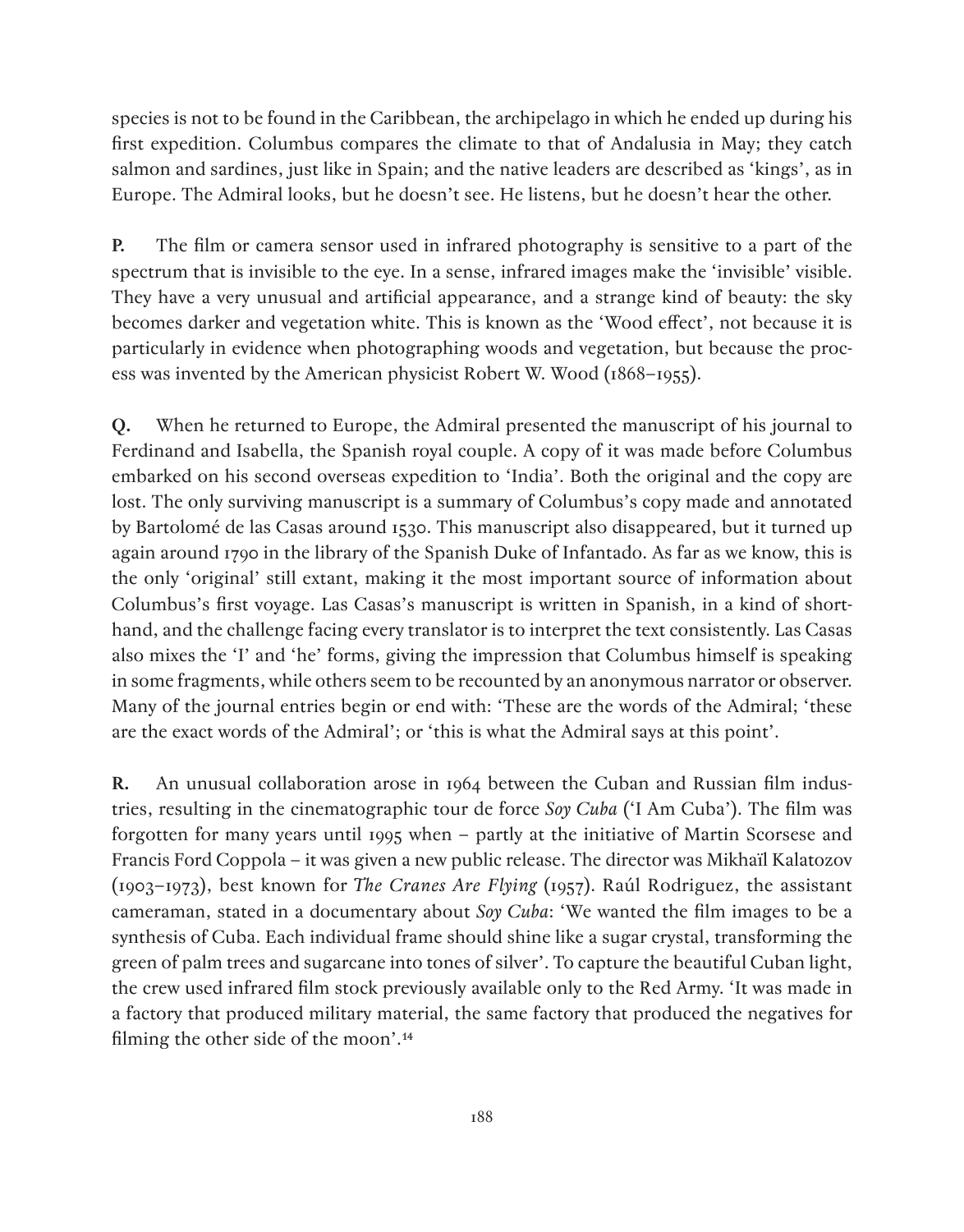**S.** After months at sea, when Columbus finally spotted dry land and put to shore in an armed sloop, what struck him first and foremost was the presence of naked people. He took the royal banner, summoned his two captains, along with a notary and the fleet inspector, and announced that they were to witness him taking possession of the island for the King and Queen of Spain. The necessary declarations were duly made and recorded. The act of taking possession is reduced here to a series of linguistic acts, such as announcing, witnessing and writing down.

**T.** Italo Calvino (1923–1985), author of works like the magisterial *The Baron in the Trees*, was born in Santiago de las Vegas, not far from Havana. His parents, Eva Mameli and Mario Calvino, both had a scientific background and had been working in Latin America since 1909. They named their son Italo to remind him of his Italian roots. Mario Calvino was director in 1919 of the Estación Experimental Agronómica, where the couple were researching disease-resistant sugar varieties and tropical food crops like soy. The family left Cuba in 1925 and returned to Italy, where Mario Calvino went on to pioneer the cultivation and marketing of exotic crops such as avocado and grapefruit. Italo Calvino initially studied at the Faculty of Agriculture at the universities of Turin and Rome, before devoting himself entirely to writing. When his first novel, *The Path to the Spiders's Nests*, appeared in 1947, Cesare Pavese (1908–1950) praised the young author as 'a squirrel of the pen who climbed into the trees, more for fun than fear, to observe partisan life as a fable of the forest'.15

**U.** When Hernán Cortés (1485–1547) heard about the empire of the Mexican ruler Montezuma, he began his expedition by seeking out an interpreter. According to Todorov, Cortés heard some natives using Spanish words, and this led him to infer that there were Spaniards living among them – perhaps some had been left behind from earlier expeditions.<sup>16</sup> Cortés sent messages to these potential interpreters and a week later a certain Gerónimo de Aguilar presented himself. The second essential figure in what Todorov describes as a 'conquest of information' is a woman the Indians called Malintzin, and the Spaniards Doña Marina, or La Malinche. The introduction to the Dutch translation (1780) of *Letters from Hernán Cortés to Emperor Charles V on the Conquest of Mexico* includes the words: 'This slave is the same who [...] under the name Doña Marina became so famous, and who played such a large role in the conquest of the New World. She was the daughter of a Mexican cacique, and through a series of accidents […] came into Cortés's possession. Although she had lived a long time in Tabasco, she had not forgotten her mother tongue and translated it for De Aguilar into the Yucatan language, which he then translated into Spanish for Cortés. This double translation made it more difficult at first to converse with the Mexicans, but Marina's natural quickness of mind, encouraged even more by love, prompted her to learn the Spanish language in a very short time, so that she no longer required De Aguilar's intervention. Cortés loved her […] and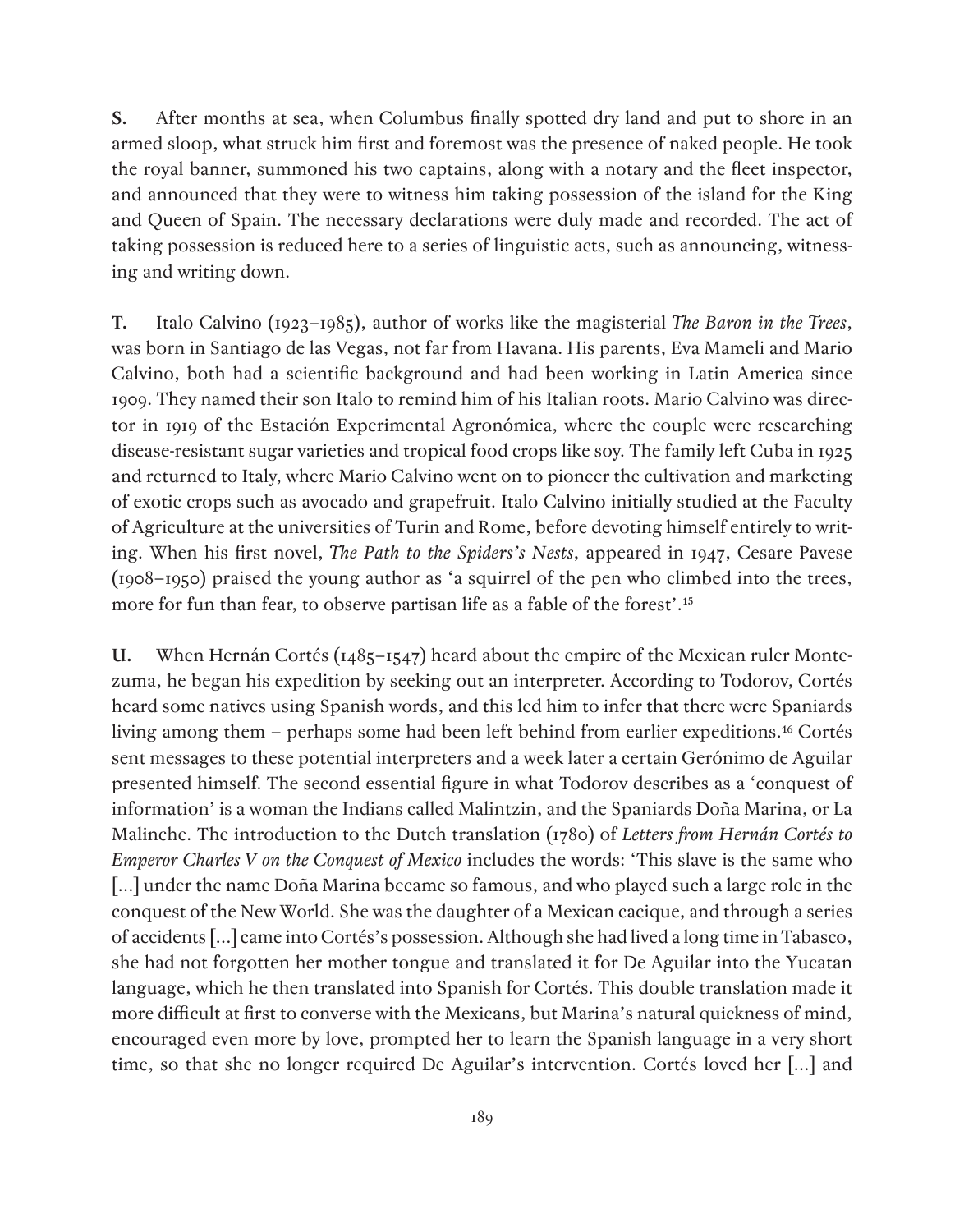the fruit of that love was a son …'.17 Stephen Greenblatt, who shares Todorov's fascination for La Malinche, writes in his *Marvellous Possessions: The Wonder of the New World*: 'In 1492, in the introduction to his *Gramática (de la lengua castellana)*, the first grammar of a modern European tongue, Antonio de Nebrija wrote that language has always been the partner (*compañera*) of empire. Cortés had found in Doña Marina his *compañera*'.18

**V.** The German explorer and naturalist Alexander von Humboldt (1769–1859) came across an ancient parrot in South America, the words of which nobody could understand. The bird turned out to be speaking the language of the Atures, an extinct people. Humboldt – who had made a thorough study of Columbus's voyages – was often referred to, incidentally, as the 'second Columbus', and the scientific 'discoverer' of America. His *Political Essay on the Island of Cuba* (1826), in which he is fiercely critical of slavery, was censored and deliberately mistranslated in English. Meanwhile, just as the account of Marco Polo's voyages inspired Columbus, Charles Darwin was galvanized by Humboldt's travel journal, as he wrote in a letter of 1845: 'I shall never forget that my whole course of life is due to having read & reread as a youth his *Personal Narrative [of Travels to the Equinoctial Regions of the New Continent During the Years 1799 to 1804]*'.19

**W.** The main character in Javier Marías's baroque novel *A Heart So White* is an interpreter, and he knows that as such he has a certain power: 'In fact, no one can be sure that what the translator translates from his isolated cabin is correct or true and I hardly need say that, on many occasions, it's neither one nor the other, due to ignorance, laziness, distraction or malice on the part of the interpreter doing the interpreting, or a bad hangover'.20

**X.** Sign language is a visual and manual means of communication, in which concepts are represented using gestures, mouthing and mime. It serves the linguistic needs of a large group of – mainly deaf – people. American Sign Language is one of the most widely used variations, since it is frequently learned as a second language, a kind of *lingua franca* that can also be useful at international meetings and conferences. French Sign Language is totally different from German, and British Sign Language has little in common with its counterparts in the United States and Australia, to mention just three predominantly English-speaking countries.

**Y.** A list or inventory can tell a story. Georges Perec (1936–1982), whose books I like to keep close at hand, wrote in his essay 'Notes on the Objects to Be Found on my Desk': 'Nothing seems simpler than making a list, but in fact it's much more complicated than it seems: you always leave something out, you're tempted to write etc., but the whole point of an inventory is not to write etc. Contemporary writers (with a few exceptions, such as Michel